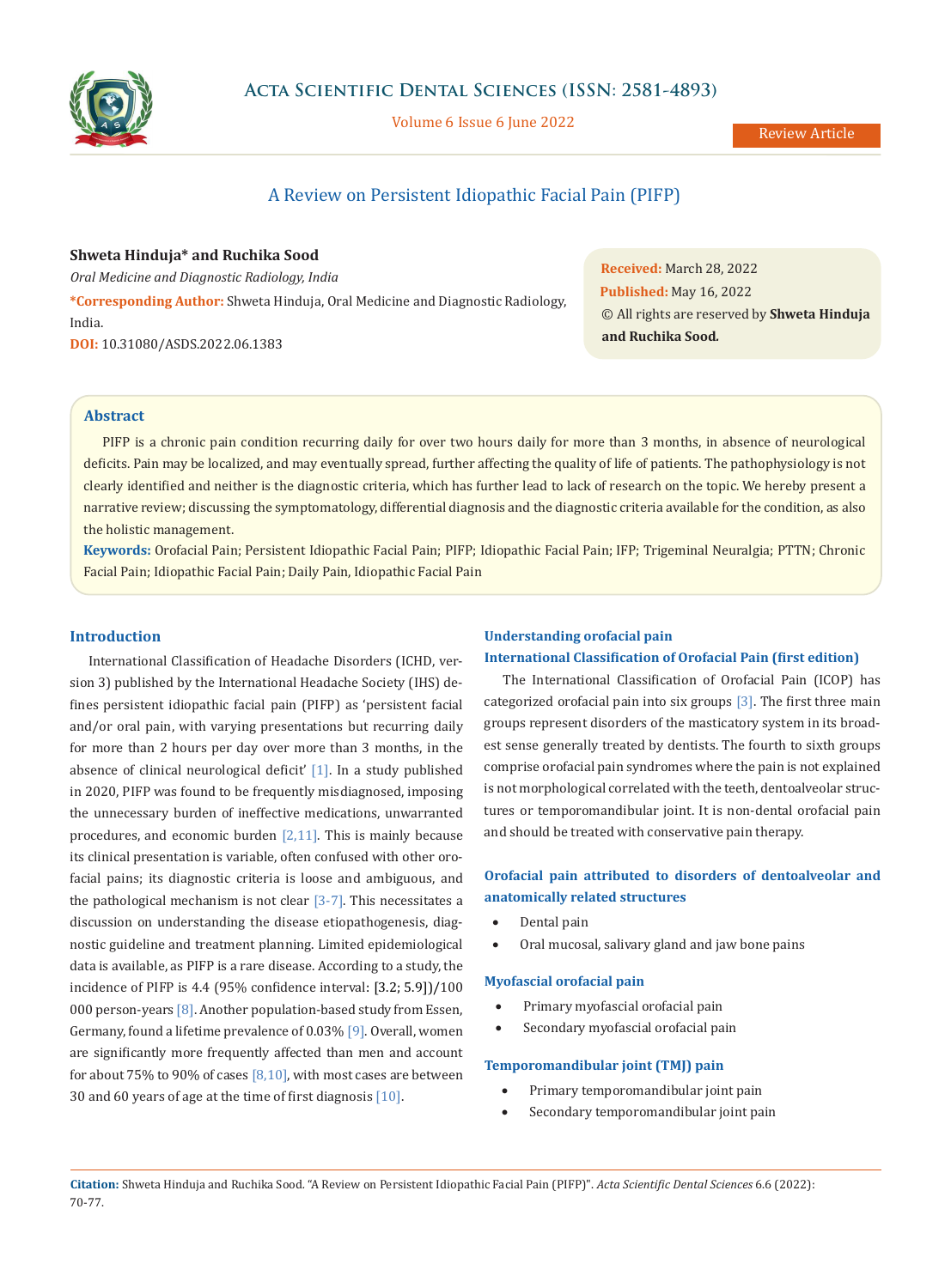**Orofacial pain attributed to lesion or disease of the cranial nerves**

- Pain attributed to lesion or disease of the trigeminal nerve
- Pain attributed to lesion or disease of the glossopharyngeal nerve

**Orofacial pains resembling presentations of primary headaches**

- • Orofacial migraine
- Tension-type orofacial pain
- Trigeminal autonomic orofacial pain
- Neurovascular orofacial pain

#### **Idiopathic orofacial pain**

- • Burning mouth syndrome (BMS)
- Persistent idiopathic facial pain
- Persistent idiopathic dentoalveolar pain

In the following, we summarize the most common facial pain syndromes of clinical importance in the ICOP group's 4-6.

All the above-mentioned diseases and conditions vary in their pathophysiology and therefore in symptomatology, discussion of which is beyond the scope of this article.

## **PIFP**

PIFP has been found to be associated with minor surgical or other invasive dental or otolaryngological procedure, which may have been performed in an attempt to manage the pain. However, the sequence of events is unsure and often not reliable [18].

Earlier known as atypical facial pain, PIFP is a rare and poorly understood orofacial pain condition. The presentation of this condition is rare characterized by continuous pain of the face and/or teeth, sometimes varying in intensity throughout the day, it is usually medium, sometimes strong. Usually deep but can be superficial as well. Poorly localized, radiating pain, described as aching, burning, throbbing and often stabbing pain. Mild to severe in intensity, rated 7-11 on VAS scale, only few patients report that their pain ceases for longer period of time, sleep is usually undisturbed by pain, and some may even report brief pain free periods on waking up in the morning before pain occurs, usually lasting for 30 minutes or lesser. Only one side may be affected, rarely it affects bilaterally (in 40% cases) in the later course of disease. Spread is non-dermatomal, Maximum intensity of pain is experienced in the cheeks and upper jaw, pain may radiate to lower jaw, occiput, ear, shoulder or arm, but this maybe unusual [17]. No objectively identifiable neurological deficits may be seen. Rarely, swelling may be experienced on nasolabial region on affected side of face [11].

Concomitant autonomic symptoms may not be noted. Characteristics of neuropathic facial pain are usually absent; however 10% patients may show neuropathic pain [13] patient does not show sensory negative symptoms such as anesthesia or hypoesthesia [11], some amount of hypoesthesia has been reported using QST [14-17]. It has been suggested by IHS that patients with neuropathic pain following a surgery or trauma and with neurosensory changes should be diagnosed as painful traumatic trigeminal neuropathy (PTTN), this should be taken into account when managing patients and conducting studies [1].

Atypical odontalgia, now known as persistent idiopathic dentoalveolar pain (PIDAP), is a subtype of PIFP, symptoms of which are identical as described above, difference being that PIDAP remains strictly limited to one or two teeth and does not spread [12].

Psychiatric and psychosocial disability have often been associated with PIFP [19], however this has not been proven yet and studies have also found no psychiatric disorders compared to control, [20]. Studies have shown higher Anxiety and depression scores in PIFP patients with higher pain intensity [21]. 41.3% patients suffering from PIFP or Burning mouth syndrome (BMS) have been found to have axis I disorder (major depression being the commonest) before the onset of orofacial pain [19]. This therefore necessitates interdisciplinary approach in diagnosis and management of PIFP.

## **Pathogenesis**

The pathophysiology of PIFP is not clear, studies have shown increased neuronal activity at brainstem level, [20,22,23] disturbed inhibitory function of pre-frontal cortex [24], alteration on dopamine system associated with pain transmission and modulation [25], QST results has shown hypoesthesia, indicative of neuropathic pain [14-16]. No evidence has been found for neurovascular compression of trigeminal root entry [26-28].

PIFP is therefore a heterogenous entity with definitive neuropathic pain syndrome or idiopathic pain with unclear neuropathic involvement.

Inconsistent changes in blink reflex and unchanged somatotopy and somatosensory cortex indicative of alteration in somatosen-

71

**Citation:** Shweta Hinduja and Ruchika Sood*.* "A Review on Persistent Idiopathic Facial Pain (PIFP)". *Acta Scientific Dental Sciences* 6.6 (2022): 70-77.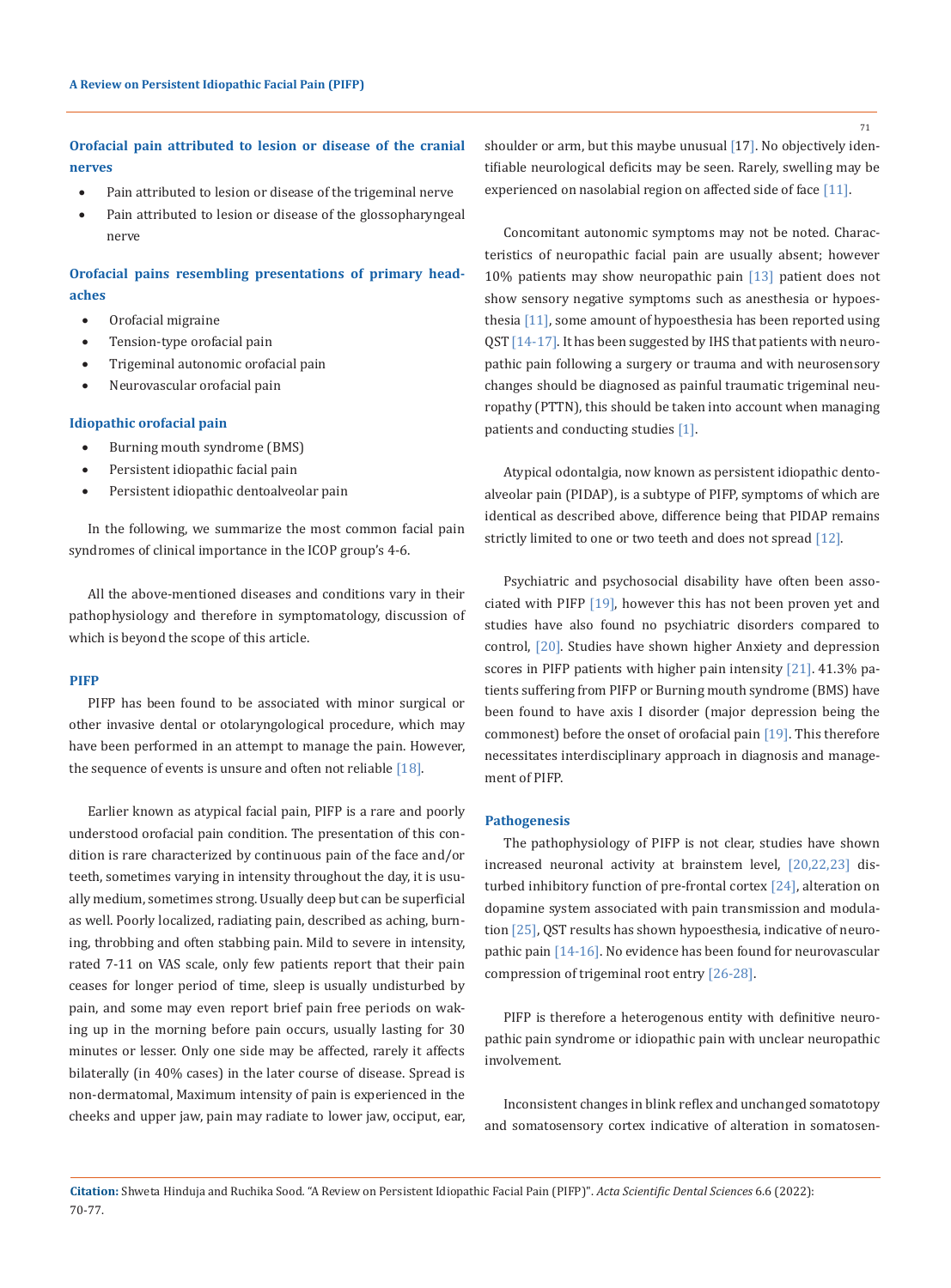sory pathway, the QST profiles were not significantly different for controls in these patients [20].

## **Diagnosis**

Diagnosis is based on diagnosis of exclusion, recently in a paper published by Benoliel R., *et al.* PIFP was classified into 6 different types, ranging from A to  $F[7]$ .

|   | Diagnostic criteria                                                                                                                                                    | <b>Notes</b>                                                                                                                                                                                                                                                                                                                            |
|---|------------------------------------------------------------------------------------------------------------------------------------------------------------------------|-----------------------------------------------------------------------------------------------------------------------------------------------------------------------------------------------------------------------------------------------------------------------------------------------------------------------------------------|
| А | Facial and/or oral pain<br>fulfilling criteria B and C                                                                                                                 | This is the current term for what<br>was previously termed Atypical Fa-<br>cial pain or its intraoral counterpart,<br>atypical odontalgia                                                                                                                                                                                               |
| B | Recurring daily for >2<br>hours per day for $>$ 3<br>months                                                                                                            | It can have sharp exacerbations and<br>is aggravated by stress.                                                                                                                                                                                                                                                                         |
| C | Pain has both the follow-<br>ing characteristics:<br>Poorly localized,<br>1.<br>and not following<br>the distribution of a<br>peripheral nerve<br>Dull aching or<br>2. | Pain may be described as either<br>deep or superficial. With time it may<br>spread to a wider area of craniocer-<br>vical region                                                                                                                                                                                                        |
| D | nagging quality<br>Clinical neurological<br>examination is normal                                                                                                      | A continuum seems to exist from<br>PIFP induced by insignificant<br>trauma to painful post-traumatic<br>trigeminal neuropathy caused by<br>significant insult to the peripheral<br>nerves.                                                                                                                                              |
|   |                                                                                                                                                                        | PIFP may be initiated by a minor<br>operation or injury to face, maxil-<br>lae and teeth or gums without any<br>demonstrable local cause. However,<br>psychophysical or neurophysiologi-<br>cal tests may demonstrate sensory<br>abnormalities                                                                                          |
| E | A dental cause has been<br>excluded by appropriate<br>investigations                                                                                                   | The term atypical odontalgia has<br>been applied to a continuous pain<br>in one or more teeth or in a tooth<br>socket after extraction, in absence<br>of any usual dental cause. This is<br>thought to be a sub form of PIFP, al-<br>though it is more localised, the mean<br>age at onset is younger and genders<br>are more balanced. |
| F | Not better accounted<br>for by another ICHD-3<br>diagnosis                                                                                                             | Persistent Idiopathic facial pain<br>(PIFP) may be comorbid with other<br>pain conditions such as chronic<br>widespread pain and irritable bowel<br>syndrome. In addition, it presents<br>with high levels of psychiatric<br>comorbidity and psychosocial dis-<br>ability.                                                              |

According to ICHD-3 criteria for the diagnosis of persistent idiopathic facial pain (ICHD, Cephalalgia 2013, 33,782) [1].

- Facial and/or oral pain fulling criteria B and C
- Recurring daily for  $> 2$  h per day for  $> 3$  months
- Pain has both of the following characteristics
- o poorly localized, and not following the distribution of a peripheral nerve
- o dull, aching or nagging quality
- Clinical neurological examination is normal
- A dental cause has been excluded by appropriate investigations.
- Not better accounted for by another ICHD-3 diagnosis.

It is important to distinguish PIFP from other chronic daily headache syndromes, including the following

- Trigeminal neuralgia
- Postherpetic neuralgia
- Temporomandibular joint (TMJ) syndrome
- Chronic cluster headache
- Cluster-tic syndrome
- SUNCT (short-lasting, u nilateral, n euralgiform headache attacks with conjunctival injection and t earing) syndrome
- Jabs and jolts syndrome
- Raeder syndrome
- Thalamic pain syndrome
- Hemicrania continua
- Side-locked migraine

Conditions like glossopharyngeal neuralgia, migraine, trigeminal autonomic cephalgia, burning mouth syndrome, giant cell arteritis can be distinguished from TN and PIFP by presence or absence of autonomic phenomenon, neurologic deficits. Evaluation of nerve root for trauma, inflammation and tumour must be considered for diagnosis of trigeminal nerve disorders, and to distinguish it from Painful traumatic trigeminal neuropathy (PTTN), PTTN is a condition in which pain occurs in a region of trigeminal nerve, there is definite injury to the nerve, not older than six months. Pain is generally localized. Besides, evaluation of musculoskeletal and odontoid structures for evaluation of orofacial disorders causing facial pain is important to rule out myofascial pain dysfunction syndrome (MPDS). Psychosocial disorders are often a comorbidity associated with PIFP or other orofacial pain and must be thoroughly investigated for diagnosis and treatment planning.

# **Table 1**

**Citation:** Shweta Hinduja and Ruchika Sood*.* "A Review on Persistent Idiopathic Facial Pain (PIFP)". *Acta Scientific Dental Sciences* 6.6 (2022): 70-77.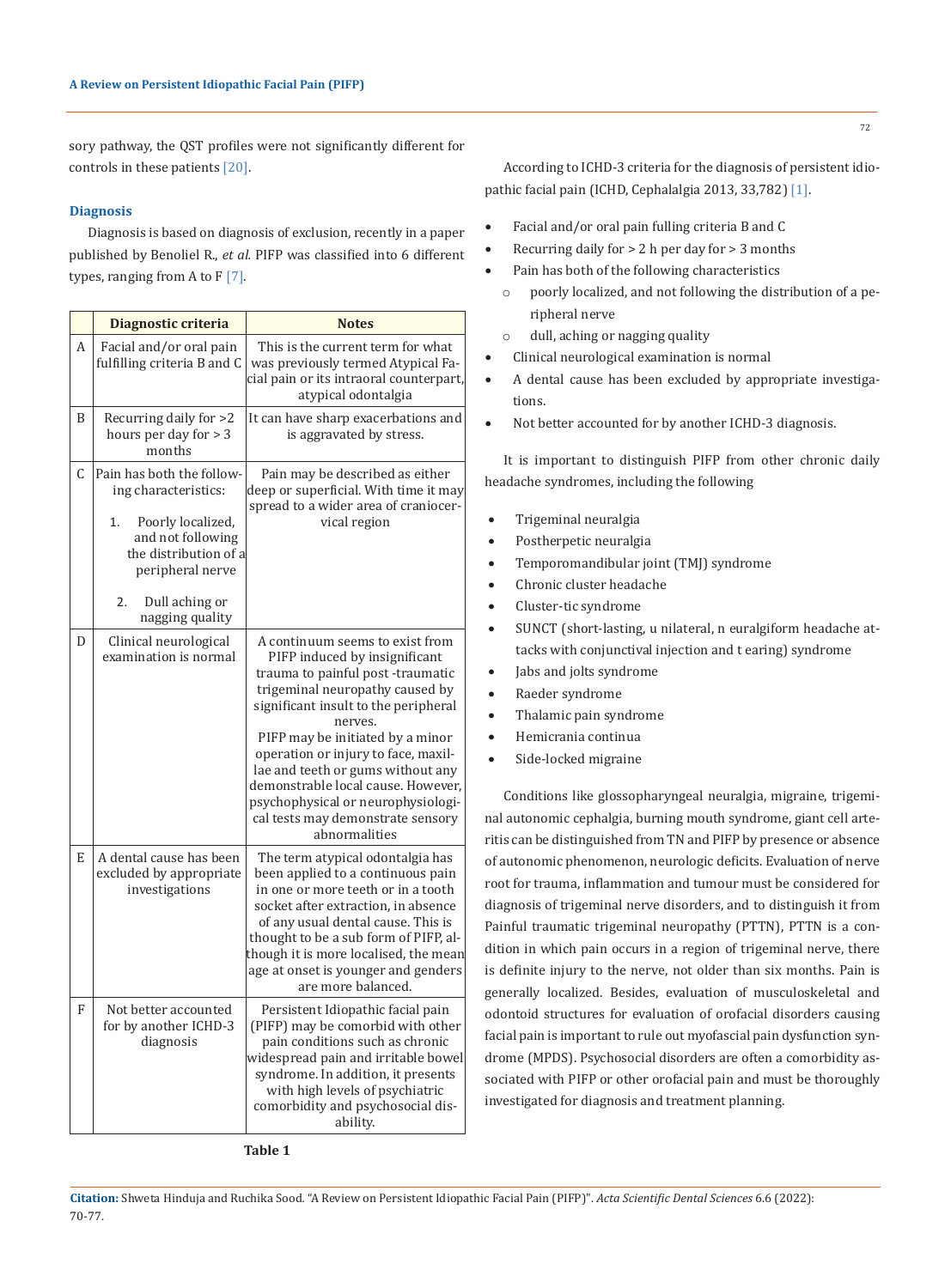PIFP can often be confused with myofascial pain, especially in the pericranial area, and must be distinguished by the referring pattern ; pain reffered to eye, jaw,, teeth is not common in case of PIFP.

Migraine headache, cluster headache, as well as the trigeminal autonomic cephalalgias, can also have facial pain complaints, similar to PIFP but the timing and the associated tearing or conjunctival injection, help to distinguish [7,29].

#### **Treatment**

The mainstay of medical treatment of PIFP is counseling  $[45]$ Patients should be counseled about the chronic nature of the illness, and its nonmalignant nature. Their pain should be acknowledged, and they should feel that their concerns are being heard, their attitudes and beliefs on pain must be considered and a plan for addressing them is forthcoming [30].

Investigation should always be supplemented with - screening questionnaire for anxiety and/or depression (such as hospital anxiety and depression scale), Brief pain inventory - facial  $[46]$ Hospital Anxiety and Depression Scale [47], Pain Catastrophizing scale  $[48]$ , Chronic graded pain scale  $[49]$ , as they help to identify the psychological impact of the disease. Only 32% (6/19) centers managing chronic facial pain did psychological testing according to a study conducted by German university [50].

In 1982, Dr Eric Cassel wrote the article "The nature of suffering and the goals of medicine," he writes, "….Physicians' failure to understand the nature of suffering can result in medical intervention that (though technically adequate) not only fails to relieve suffering but becomes a source of suffering itself." [51] Chronic pain is manifest not just physiologically, but shaped by one's experiences, culture, social norms, and expectations, emotions, such as anger, fear, and anxiety, strongly influence pain perception. Being positive, relaxed, and distracted can reduce pain sensitivity [45].

In a systematic review, that considered 17 trials in orofacial pain, all studies were shown to have a high risk, thus backing weak evidence in support of their use  $[42]$ . In one patient blinded controlled trial, 41 PIFP patients were compared active hypnosis for 5 hour individual sessions in one group with relaxation in another group. The study found significant pain relief in susceptible individuals, but there was need for further support to evidence with respect to psychological support, coping strategies and psychological issues [40].

Patient must be trained to move away from identifying cause, and directed towards coping strategies, targeting goals that will improve the quality of life. These sessions may be short, reassurance with an explanation, supplemented with written patient information may be helpful. Context can be found on European Federation Chapters wwwhttp://www.efic.org/index. European Year against pain 2013/14. [43,44].

Considering the ambiguous nature of the disease, there are not enough RCT and therefore multidisciplinary approach with minimal or no intervention has been suggested [31]. Behavioral interventions, along with pharmacotherapy – antidepressants and antiepileptic drugs. Proper patient education to clarify the diagnosis, patient must be discouraging from any invasive treatment.

Theraputic trials considered for PIFP (and AFP) have been considered using tricyclic antidepressants [32], duloxetine [33], venlafaxine [34], anticonvulsants [35], low level laser therapy [36], all of which have been shown to have beneficial effects, however level of evidence is low. High-frequency repetitive transcranial magnetic stimulation (rTMS) on the right secondary somatosensory (S2) cortex in patients with neuropathic orofacial pain induced significant pain relief compared to stimulation of the sensorimotor (S1/ M1) cortex and sham stimulation [37].

Occipital nerve blocks have been proven to be inefficient [39] whereas, hypnosis has been shown to have a positive effect  $[40]$ . When all treatment fails, pulsed radiofrequency for sphenopalatine ganglion has been shown to be effective  $[41]$ ; however, invasive treatments always come with a risk for traumatic neuropathy and always end up increasing pain.

Considering the poor prognosis of PIFP with respect to treatment outcomes, patients afflicted with this condition have become fertile ground for studies involving "integrative medicine," which refers to the combination of complementary and alternative therapy, including nutrition, mind-body therapies, and spirituality. The emphasis is on the whole person and a "holistic" approach, in combination with evidence-based medicine.

# **Diet**

Integrative approach to patients health is incomplete without consideration for patients diet for Hippocrates quotes, "Let food be thy medicine and medicine be thy food." Inflammation is a potential mediator in chronic pain states, caused due to injury to muscle

**Citation:** Shweta Hinduja and Ruchika Sood*.* "A Review on Persistent Idiopathic Facial Pain (PIFP)". *Acta Scientific Dental Sciences* 6.6 (2022): 70-77.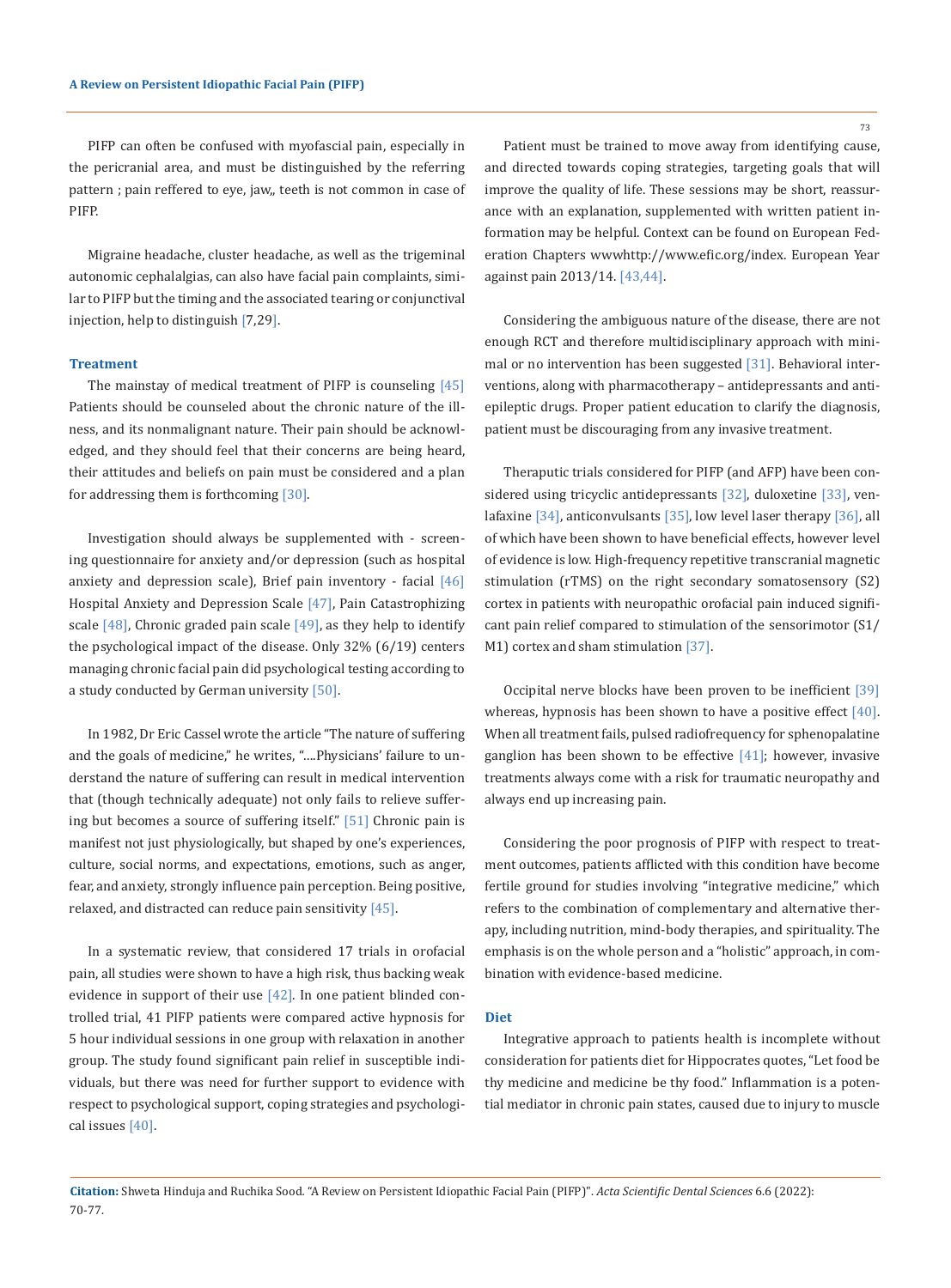or deep tissue causing changes in both central and peripheral pathways, further leading to neuronal hyperresponsiveness, abnormal spontaneous discharge and increase in the receptive field  $[52]$ .

Promoting a diet low in saturated fat, rich in fruits, vegetables and whole grains is recommended by the US Preventive Services Task Force for health promotion as also as part of 2005 Dietary guidelines for Americans. (53) Dietary supplementation with omega-3 fatty acid, considering the anti-inflammatory effect of n-3 fatty acids tends to suppress T-cell function, Vitamin E helps to mitigate this effect. Multi-vitamins inclusive of B vitamins, especially B6, B12, folate, thiamine, Zinc and Vitamin A (immune function), Vitamin C. (neuroprotector) [54].

## **Exercise**

In 2003, a review found the evidence to support the role of therapeutic exercise on chronic pain, different physical exercises yield same magnitude of effect on pain, and therefore any activity can be selected as per patients preference, desired outcome and experience [55].

#### **Osteopathic manipulative therapy and accupuncture**

OMT is a way to promote healing by manipulating bones to allow free circulation of blood and balanced functioning of nerves, OMT has been found effective in treatment of migraine [56]. Acupuncture involves use of small needles places superficially into any more than 360 points on body along the 12 meridians, that are postulated to channel qi, or vital energy/life force. Disease is said to occurs due to blockage of qi in this paradigm. Acupuncture works by restoring these natural energetic flows. The use of Acupuncture and OMT has not been explored in treatment of PIFP however, there is strong evidence of the benefits of such treatment in chronic pain therapy [57-59].

#### **Cognitive behavioral therapy**

Cognitive behavioral therapy (CBT), emphasizes on effective coping strategies and acceptance of pain, is also recommended as adjunctive therapy for PIFP  $[61]$  An evidence-based review of 4 CBT trials in TMD revealed 1 trial showing no effect, and 3 that showed both short-term and long-term improvement in outcomes [60].

## **Religion and spirituality**

The role of religion and spirituality proves to have a significant source of support for many patients with chronic pain [62]. Patients' reliance on spirituality in chronic illness and pain has revealed positive outcomes with improved sense of well-being, resiliency, and decreased pain and anxiety. Prayer is proven to be one of the most commonly used complementary modalities, and religious coping a common strategy for dealing with pain [63].

The mind is a very powerful tool in pain management, whether focused, relaxed, or distracted. Therefore, methods to engage it, from meditation to biofeedback  $[64]$  through journaling  $[65]$  and art  $[66]$  music therapy  $[67]$  are additional tools that may play a useful role in crafting an individualized plan for pain management in patients with chronic facial pain.

These less studied and often underemphasized aspects, including nutrition, mind-body therapies, and spirituality essentially emphasize on the whole person and a "holistic" approach, in combination with evidence-based medicine.

# **Conclusion**

Persistent idiopathic facial pain represents a challenging diagnostic and treatment entity. The best approach uses a multidisciplinary team, typically is a combining agents and modalities that address not just the physical body, but also include the psychosocial, emotional, behavioral, and spiritual components as they relate to the whole person, aiming to not only cure but heal thy patients restoring their humanity and integrity. In this manner, patients may not be cured, but healed in a way that restores part of their humanity and integrity.

# **Bibliography**

- 1. [Headache Classification Subcommittee of the International](https://pubmed.ncbi.nlm.nih.gov/29368949/)  [Headache Society \(IHS\). The International Classification of](https://pubmed.ncbi.nlm.nih.gov/29368949/)  [Headache Disorders, 3rd Edition \(beta version\)".](https://pubmed.ncbi.nlm.nih.gov/29368949/) *Cephalalgia* [33 \(2013\): 629-808.](https://pubmed.ncbi.nlm.nih.gov/29368949/)
- 2. Xiao X., *et al.* ["Challenges of Misdiagnosis and Suboptimal](https://www.scienceopen.com/document_file/47824925-3da6-4d49-acdc-0c9fdef11dc2/PubMedCentral/47824925-3da6-4d49-acdc-0c9fdef11dc2.pdf)  [Treatment of Persistent Idiopathic Facial Pain and Atypical](https://www.scienceopen.com/document_file/47824925-3da6-4d49-acdc-0c9fdef11dc2/PubMedCentral/47824925-3da6-4d49-acdc-0c9fdef11dc2.pdf)  [Odontalgia: A Retrospective Multi-Centric Cross-Sectional In](https://www.scienceopen.com/document_file/47824925-3da6-4d49-acdc-0c9fdef11dc2/PubMedCentral/47824925-3da6-4d49-acdc-0c9fdef11dc2.pdf)vestigation". *[Journal of Pain Research](https://www.scienceopen.com/document_file/47824925-3da6-4d49-acdc-0c9fdef11dc2/PubMedCentral/47824925-3da6-4d49-acdc-0c9fdef11dc2.pdf)* 13 (2020): 2853-2860.
- 3. [Clarkson E and Jung E. "Atypical facial pain".](https://my.clevelandclinic.org/health/diseases/21822-atypical-face-pain) *Dental Clinics of North America* [64.1 \(2020\): 249-253.](https://my.clevelandclinic.org/health/diseases/21822-atypical-face-pain)
- 4. Nobrega JC., *et al.* ["Differential diagnosis in atypical facial pain:](https://pubmed.ncbi.nlm.nih.gov/17607424/) a clinical study*[". Arquivos de Neuro-Psiquiatria](https://pubmed.ncbi.nlm.nih.gov/17607424/)* 65.2A (2007): [256-261.](https://pubmed.ncbi.nlm.nih.gov/17607424/)

**Citation:** Shweta Hinduja and Ruchika Sood*.* "A Review on Persistent Idiopathic Facial Pain (PIFP)". *Acta Scientific Dental Sciences* 6.6 (2022): 70-77.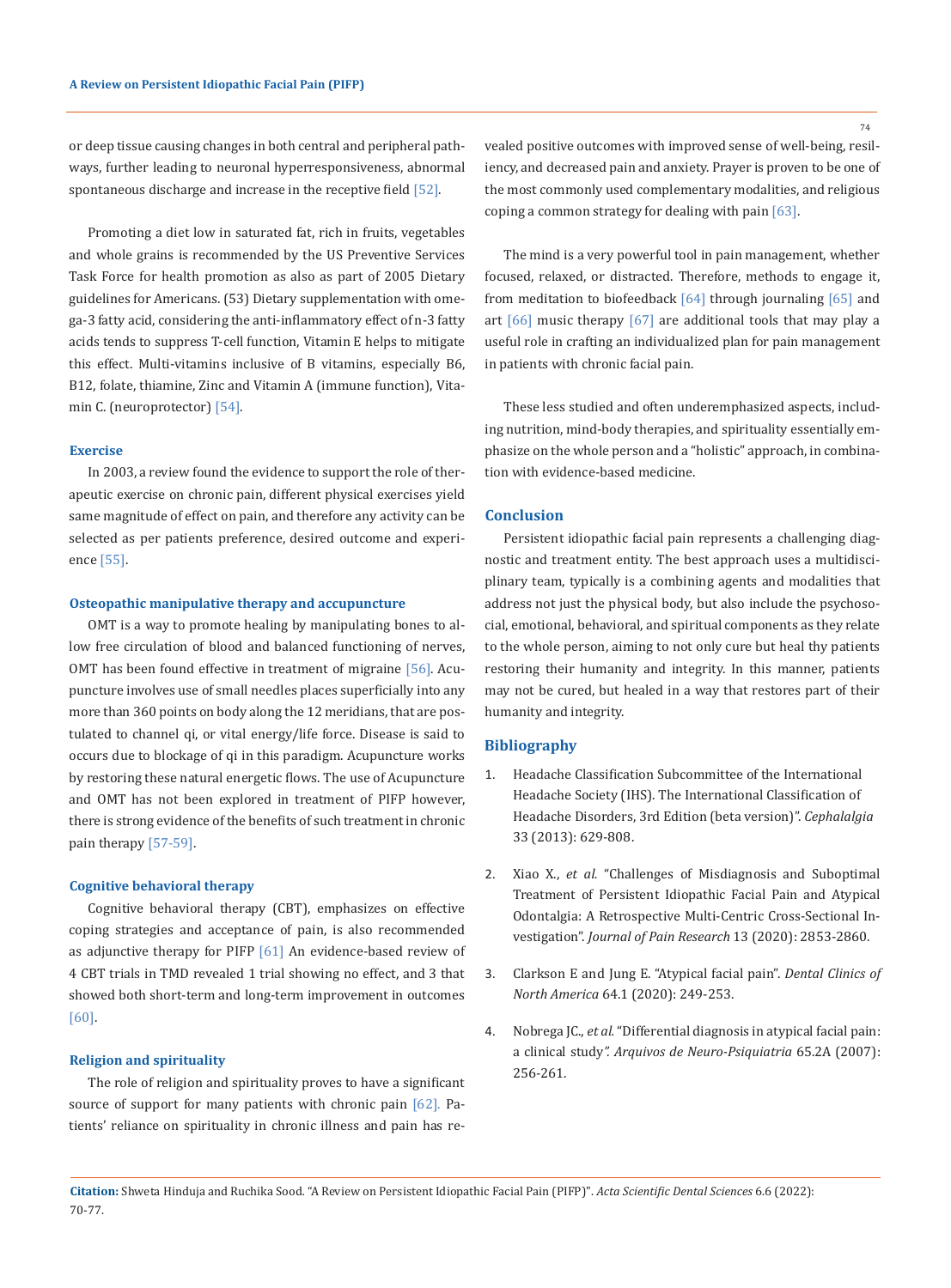- 5. Forssell H., *et al.* ["Differences and similarities between atypi](https://pubmed.ncbi.nlm.nih.gov/17909158/)[cal facial pain and trigeminal neuropathic pain".](https://pubmed.ncbi.nlm.nih.gov/17909158/) *Neurology* [69.14 \(2007\): 1451-1459.](https://pubmed.ncbi.nlm.nih.gov/17909158/)
- 6. [Ghurye S and McMillan R. "Orofacial pain an update on diag](https://pubmed.ncbi.nlm.nih.gov/29074941/)nosis and management". *[British Dental Journal](https://pubmed.ncbi.nlm.nih.gov/29074941/)* 223.9 (2017): [639-647.](https://pubmed.ncbi.nlm.nih.gov/29074941/)
- 7. [Benoliel R and Gaul C. "Persistent idiopathic facial pain".](https://emedicine.medscape.com/article/1142187-overview) *Cephalalgia* [37.7 \(2017\): 680-691.](https://emedicine.medscape.com/article/1142187-overview)
- 8. Koopman JSHA., *et al.* ["Incidence of facial pain in the general](https://pubmed.ncbi.nlm.nih.gov/19783099/)  population". *Pain* [147 \(2009\): 122-127.](https://pubmed.ncbi.nlm.nih.gov/19783099/)
- 9. Mueller D., *et al.* ["Prevalence of trigeminal neuralgia and per](https://pubmed.ncbi.nlm.nih.gov/21960648/)[sistent idiopathic facial pain: a population-based study".](https://pubmed.ncbi.nlm.nih.gov/21960648/) *Cephalalgia* [31 \(2011\): 1542-1548.](https://pubmed.ncbi.nlm.nih.gov/21960648/)
- 10. Busch V and May A. "Kopf- und Gesichtsschmerzen Das Praxisbuch. 1. edition. In: Busch V, May A, editors. Urba and Fischer. München (2002): 244.
- 11. Ziegeler C., *et al.* ["Idiopathic Facial Pain Syndromes-An Over](https://pubmed.ncbi.nlm.nih.gov/33827748/)view and Clinical Implications". *[Deutsches Arzteblatt Interna](https://pubmed.ncbi.nlm.nih.gov/33827748/)tional* [118.6 \(2021\): 81-87.](https://pubmed.ncbi.nlm.nih.gov/33827748/)
- 12. [The Orofacial Pain Classification Committee. "International](https://journals.sagepub.com/doi/10.1177/0333102419893823)  [classification of orofacial pain". 1st edition \(ICOP\) Cephalalgia](https://journals.sagepub.com/doi/10.1177/0333102419893823)  [40 \(2020\): 129-221.](https://journals.sagepub.com/doi/10.1177/0333102419893823)
- 13. Sukenaga N., *et al.* ["Neuropathic Characteristics in Patients](https://pubmed.ncbi.nlm.nih.gov/31632129/)  [With Persistent Idiopathic Facial Pain".](https://pubmed.ncbi.nlm.nih.gov/31632129/) *Journal of Pain Research* [12 \(2019\): 2801-2805.](https://pubmed.ncbi.nlm.nih.gov/31632129/)
- 14. Siqueira SR., *et al.* ["Quantitative sensory testing in trigeminal](https://pubmed.ncbi.nlm.nih.gov/23563718/)  [traumatic neuropathic pain and persistent idiopathic facial](https://pubmed.ncbi.nlm.nih.gov/23563718/)  pain". *[Arquivos de Neuro-Psiquiatria](https://pubmed.ncbi.nlm.nih.gov/23563718/)* 71 (2013): 174-179.
- 15. Baad-Hansen L., *et al.* ["Somatosensory sensitivity in patients](https://pubmed.ncbi.nlm.nih.gov/23328326/)  [with persistent idiopathic orofacial pain is associated with](https://pubmed.ncbi.nlm.nih.gov/23328326/)  [pain relief from hypnosis and relaxation".](https://pubmed.ncbi.nlm.nih.gov/23328326/) *The Clinical Journal of Pain* [29 \(2013\): 518-526.](https://pubmed.ncbi.nlm.nih.gov/23328326/)
- 16. Forssell H., *et al.* ["Differences and similarities between atypi](https://pubmed.ncbi.nlm.nih.gov/17909158/)[cal facial pain and trigeminal neuropathic pain".](https://pubmed.ncbi.nlm.nih.gov/17909158/) *Neurology* 69 [\(2007\): 1451-1459.](https://pubmed.ncbi.nlm.nih.gov/17909158/)
- 17. Benoliel R., *et al.* ["Peripheral painful traumatic trigeminal neu](https://pubmed.ncbi.nlm.nih.gov/22292140/)[ropathy: Clinical features in 91 cases and proposal of novel](https://pubmed.ncbi.nlm.nih.gov/22292140/)  diagnostic criteria". *[Journal of Orofacial Pain](https://pubmed.ncbi.nlm.nih.gov/22292140/)* 26 (2012): 49-58.
- 18. Nobrega JC., *et al.* ["Diferential diagnosis in atypical facial pain:](https://pubmed.ncbi.nlm.nih.gov/17607424/)  A clinical study". *[Arquivos de Neuro-Psiquiatri](https://pubmed.ncbi.nlm.nih.gov/17607424/)* 65 (2007): 256- [261.](https://pubmed.ncbi.nlm.nih.gov/17607424/)
- 19. Taiminen T., *et al.* ["Psychiatric \(axis I\) and personality \(axis II\)](https://pubmed.ncbi.nlm.nih.gov/29913754/)  [disorders in patients with burning mouth syndrome or atypi](https://pubmed.ncbi.nlm.nih.gov/29913754/)cal facial pain". *[Scandinavian Journal of Pain](https://pubmed.ncbi.nlm.nih.gov/29913754/)* 2 (2011): 155- [160.](https://pubmed.ncbi.nlm.nih.gov/29913754/)
- 20. Lang E., *et al.* ["Persistent idiopathic facial pain exists indepen](https://pubmed.ncbi.nlm.nih.gov/16202526/)[dent of somatosensory input from the painful region: Findings](https://pubmed.ncbi.nlm.nih.gov/16202526/)  [from quantitative sensory functions and somatotopy of the](https://pubmed.ncbi.nlm.nih.gov/16202526/)  [primary somatosensory cortex".](https://pubmed.ncbi.nlm.nih.gov/16202526/) *Pain* 118 (2005): 80-91.
- 21. [Brailo V and Zakrzewska JM. "Grading the intensity of non](https://www.dovepress.com/grading-the-intensity-of-nondental-orofacial-pain-identification-of-cu-peer-reviewed-fulltext-article-JPR)[dental orofacial pain: Identification of cutoff points for mild,](https://www.dovepress.com/grading-the-intensity-of-nondental-orofacial-pain-identification-of-cu-peer-reviewed-fulltext-article-JPR)  moderate, and severe pain". *[Journal of Pain Research](https://www.dovepress.com/grading-the-intensity-of-nondental-orofacial-pain-identification-of-cu-peer-reviewed-fulltext-article-JPR)* 8 (2015): [95-104.](https://www.dovepress.com/grading-the-intensity-of-nondental-orofacial-pain-identification-of-cu-peer-reviewed-fulltext-article-JPR)
- 22. Forssell H., *et al.* ["Differences and similarities between atypi](https://pubmed.ncbi.nlm.nih.gov/17909158/)[cal facial pain and trigeminal neuropathic pain".](https://pubmed.ncbi.nlm.nih.gov/17909158/) *Neurology* 69 [\(2007\): 1451-1459.](https://pubmed.ncbi.nlm.nih.gov/17909158/)
- 23. Jaaskelainen SK., *et al.* ["Electrophysiological testing of the](https://www.semanticscholar.org/paper/Electrophysiological-testing-of-the-trigeminofacial-J%C3%A4%C3%A4skel%C3%A4inen-Forssell/3dde1643379eb542c4278aa6a825a31014f46d2f)  [trigeminofacial system: Aid in the diagnosis of atypical facial](https://www.semanticscholar.org/paper/Electrophysiological-testing-of-the-trigeminofacial-J%C3%A4%C3%A4skel%C3%A4inen-Forssell/3dde1643379eb542c4278aa6a825a31014f46d2f)  pain". *Pain* [80 \(1999\): 191-200.](https://www.semanticscholar.org/paper/Electrophysiological-testing-of-the-trigeminofacial-J%C3%A4%C3%A4skel%C3%A4inen-Forssell/3dde1643379eb542c4278aa6a825a31014f46d2f)
- 24. Derbyshire SW., *et al.* ["Cerebral responses to pain in patients](https://pubmed.ncbi.nlm.nih.gov/7931375/)  [with atypical facial pain measured by positron emission to](https://pubmed.ncbi.nlm.nih.gov/7931375/)mography". *[Journal of Neurology, Neurosurgery, and Psychiatry](https://pubmed.ncbi.nlm.nih.gov/7931375/)*  [57 \(1994\): 1166-1172.](https://pubmed.ncbi.nlm.nih.gov/7931375/)
- 25. Hagelberg N., *et al.* ["Altered dopamine D2 receptor binding in](https://pubmed.ncbi.nlm.nih.gov/14581109/)  [atypical facial pain".](https://pubmed.ncbi.nlm.nih.gov/14581109/) *Pain* 106 (2003): 43-48.
- 26. Maarbjerg S., *et al.* ["Persistent idiopathic facial pain a pro](https://pubmed.ncbi.nlm.nih.gov/27789649/)[spective systematic study of clinical characteristics and neu](https://pubmed.ncbi.nlm.nih.gov/27789649/)[roanatomical findings at 3.0 Tesla MRI".](https://pubmed.ncbi.nlm.nih.gov/27789649/) *Cephalalgia* (2016).
- 27. Kuncz A., *et al.* ["Comparison of clinical symptoms and mag](https://pubmed.ncbi.nlm.nih.gov/16472332/)[netic resonance angiographic \(MRA\) results in patients with](https://pubmed.ncbi.nlm.nih.gov/16472332/)  [trigeminal neuralgia and persistent idiopathic facial pain.](https://pubmed.ncbi.nlm.nih.gov/16472332/)  [Medium-term outcome after microvascular decompression](https://pubmed.ncbi.nlm.nih.gov/16472332/)  [of cases with positive MRA findings".](https://pubmed.ncbi.nlm.nih.gov/16472332/) *Cephalalgia* 26 (2006): [266-276.](https://pubmed.ncbi.nlm.nih.gov/16472332/)
- 28. Lang E., *et al.* ["Neurovascular relationship at the trigeminal](https://jnnp.bmj.com/content/76/11/1506)  [root entry zone in persistent idiopathic facial pain: Findings](https://jnnp.bmj.com/content/76/11/1506)  from MRI 3D visualization". *[Journal of Neurology, Neurosur](https://jnnp.bmj.com/content/76/11/1506)[gery and Psychiatry](https://jnnp.bmj.com/content/76/11/1506)* 76 (2005): 1506-1509.

75

**Citation:** Shweta Hinduja and Ruchika Sood*.* "A Review on Persistent Idiopathic Facial Pain (PIFP)". *Acta Scientific Dental Sciences* 6.6 (2022): 70-77.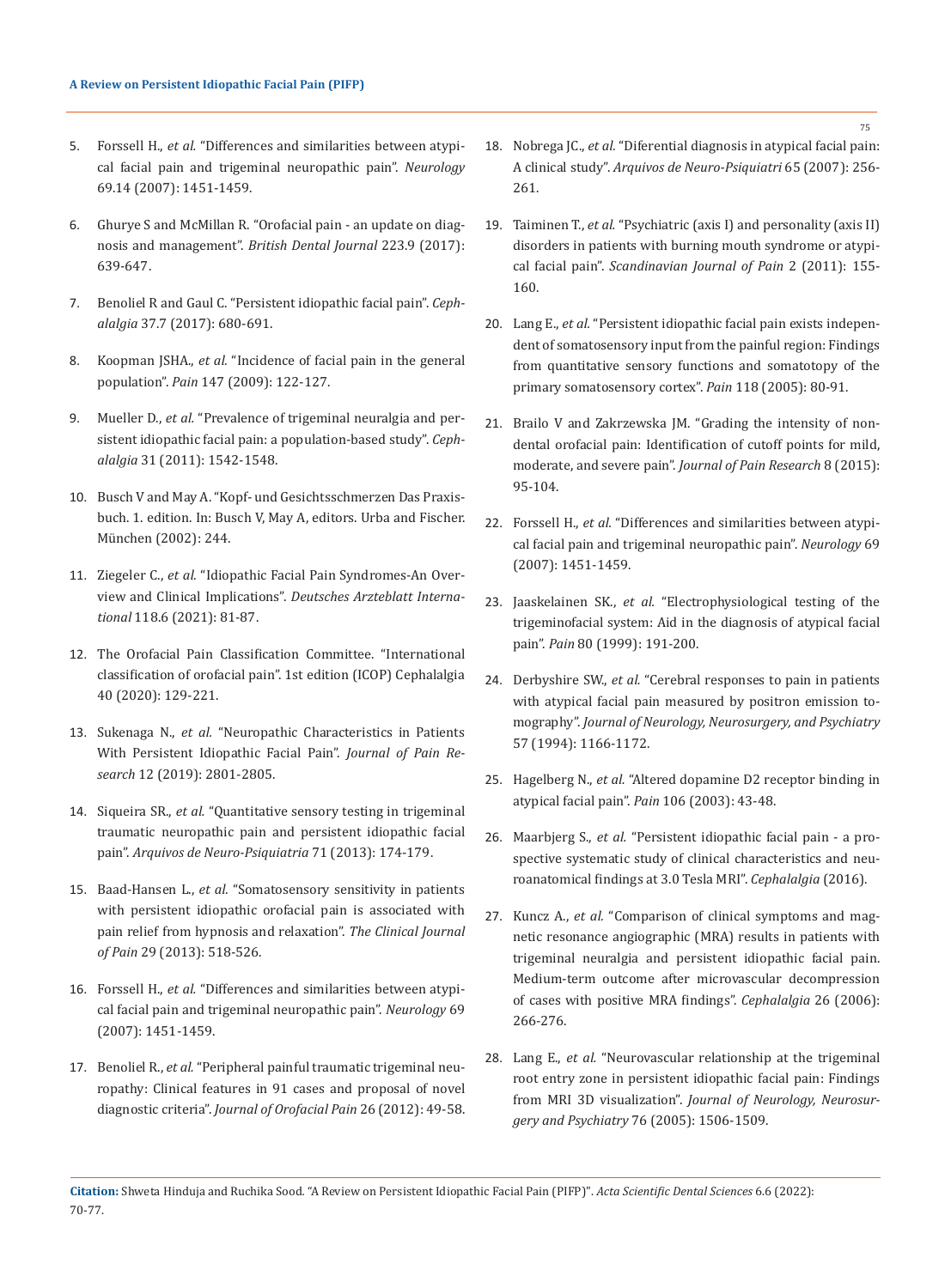- 29. [Gerwin R. "Chronic Facial Pain: Trigeminal Neuralgia, Persis](https://pubmed.ncbi.nlm.nih.gov/32992770/)[tent Idiopathic Facial Pain, and Myofascial Pain Syndrome-An](https://pubmed.ncbi.nlm.nih.gov/32992770/)  [Evidence-Based Narrative Review and Etiological Hypothesis".](https://pubmed.ncbi.nlm.nih.gov/32992770/)  *[International Journal of Environmental Research and Public](https://pubmed.ncbi.nlm.nih.gov/32992770/)  Health* [17.19 \(2020\): 7012.](https://pubmed.ncbi.nlm.nih.gov/32992770/)
- 30. Galli U., *et al.* ["Do illness perceptions predict pain-related dis](https://pubmed.ncbi.nlm.nih.gov/19875320/)[ability and mood in chronic orofacial pain patients? A 6-month](https://pubmed.ncbi.nlm.nih.gov/19875320/)  follow-up study". *[European Journal of Pain](https://pubmed.ncbi.nlm.nih.gov/19875320/)* 14 (2010): 550-558.
- 31. Gaul C., *et al.* ["Integrated multidisciplinary care of headache](https://pubmed.ncbi.nlm.nih.gov/26646785/)  [disorders: A narrative review".](https://pubmed.ncbi.nlm.nih.gov/26646785/) *Cephalalgia* 36 (2016): 1181- [1191.](https://pubmed.ncbi.nlm.nih.gov/26646785/)
- 32. Guler N., *et al.* ["Long-term follow-up of patients with atypical](https://pubmed.ncbi.nlm.nih.gov/16146306/)  [facial pain treated with amitriptyline".](https://pubmed.ncbi.nlm.nih.gov/16146306/) *NYS Dental Journal* 71 [\(2005\): 38-42.](https://pubmed.ncbi.nlm.nih.gov/16146306/)
- 33. Nagashima W., *et al.* ["Effectiveness of duloxetine for the treat](https://pubmed.ncbi.nlm.nih.gov/23123692/)[ment of chronic nonorganic orofacial pain".](https://pubmed.ncbi.nlm.nih.gov/23123692/) *Clinical Neuropharmacology* [35 \(2012\): 273-277.](https://pubmed.ncbi.nlm.nih.gov/23123692/)
- 34. Forssell H., *et al.* ["Venlafaxine in the treatment of atypical facial](https://pubmed.ncbi.nlm.nih.gov/15250433/)  [pain: A randomized controlled trial".](https://pubmed.ncbi.nlm.nih.gov/15250433/) *Journal of Orofacial Pain*  [18 \(2004\): 131-137.](https://pubmed.ncbi.nlm.nih.gov/15250433/)
- 35. Volcy M., *et al.* ["Persistent idiopathic facial pain responsive to](https://pubmed.ncbi.nlm.nih.gov/16556253/)  topiramate". *Cephalalgia* [26 \(2006\): 489-491.](https://pubmed.ncbi.nlm.nih.gov/16556253/)
- 36. [Delvaux V and Schoenen J. "New generation anti-epileptics](https://pubmed.ncbi.nlm.nih.gov/11379275/)  [for facial pain and headache".](https://pubmed.ncbi.nlm.nih.gov/11379275/) *Acta Neurologica Belgica* 101 [\(2001\): 42-46.](https://pubmed.ncbi.nlm.nih.gov/11379275/)
- 37. [Yang HW and Huang YF. "Treatment of persistent idiopathic](https://pubmed.ncbi.nlm.nih.gov/21905852/)  [facial pain \(PIFP\) with a low-level energy diode laser".](https://pubmed.ncbi.nlm.nih.gov/21905852/) *Photo[medicine and Laser Surgery](https://pubmed.ncbi.nlm.nih.gov/21905852/)* 29 (2011): 707-710.
- 38. Lindholm P., *et al.* ["Right secondary somatosensory cortex](https://pubmed.ncbi.nlm.nih.gov/25830924/)  [a promising novel target for the treatment of drug-resistant](https://pubmed.ncbi.nlm.nih.gov/25830924/)  [neuropathic orofacial pain with repetitive transcranial mag](https://pubmed.ncbi.nlm.nih.gov/25830924/)netic stimulation". *Pain* [156 \(2015\): 1276-1283.](https://pubmed.ncbi.nlm.nih.gov/25830924/)
- 39. Jurgens TP., *et al.* ["Occipital nerve block is effective in craniofa](https://pubmed.ncbi.nlm.nih.gov/22383125/)[cial neuralgias but not in idiopathic persistent facial pain".](https://pubmed.ncbi.nlm.nih.gov/22383125/) *The [Journal of Headache and Pain](https://pubmed.ncbi.nlm.nih.gov/22383125/)* 13 (2012): 199-213.
- 40. Abrahamsen R., *et al.* ["Hypnosis in the management of persis](https://pubmed.ncbi.nlm.nih.gov/17689192/)[tent idiopathic orofacial pain - clinical and psychosocial find](https://pubmed.ncbi.nlm.nih.gov/17689192/)ings". *Pain* [136 \(2008\): 44-52.](https://pubmed.ncbi.nlm.nih.gov/17689192/)
- 41. Bayer E., *et al.* ["Sphenopalatine ganglion pulsed radiofrequen](https://pubmed.ncbi.nlm.nih.gov/17147584/)[cy treatment in 30 patients suffering from chronic face and](https://pubmed.ncbi.nlm.nih.gov/17147584/)  head pain". *Pain Practice* [5 \(2005\): 223-227.](https://pubmed.ncbi.nlm.nih.gov/17147584/)
- 42. Aggarwal VR., *et al.* ["Psychosocial interventions for the man](https://pubmed.ncbi.nlm.nih.gov/22071849/)[agement of chronic orofacial pain".](https://pubmed.ncbi.nlm.nih.gov/22071849/) *Cochrane Database of Systematic Reviews* [11 \(2011\): CD008456.](https://pubmed.ncbi.nlm.nih.gov/22071849/)
- 43. Madland G., *et al.* ["Chronic idiopathic orofacial pain: I: What is](https://pubmed.ncbi.nlm.nih.gov/11491472/)  the evidence base?" *[British Dental Journal](https://pubmed.ncbi.nlm.nih.gov/11491472/)* 191.1 (2001): 22- [24.](https://pubmed.ncbi.nlm.nih.gov/11491472/)
- 44. Harrison S., *et al.* ["Does short-term group therapy affect un](https://pubmed.ncbi.nlm.nih.gov/9330239/)explained medical symptoms?" *[Journal of Psychosomatic Re](https://pubmed.ncbi.nlm.nih.gov/9330239/)search* [43.4 \(1997\): 399-404.](https://pubmed.ncbi.nlm.nih.gov/9330239/)
- 45. Sardella A., *et al.* ["An up-to-date view on persistent idiopathic](https://pubmed.ncbi.nlm.nih.gov/19516237/)  facial pain". *[Minerva Stomatologica](https://pubmed.ncbi.nlm.nih.gov/19516237/)* 58.6 (2009): 289-299.
- 46. Lee JY., *et al.* ["Development of and psychometric testing for](https://pubmed.ncbi.nlm.nih.gov/20151778/)  [the Brief Pain Inventory-Facial in patients with facial pain syn](https://pubmed.ncbi.nlm.nih.gov/20151778/)dromes". *[Journal of Neurosurgery](https://pubmed.ncbi.nlm.nih.gov/20151778/)* 113.3 (2010): 516-523.
- 47. [Zigmond AS and Snaith RP. "The hospital anxiety and depres](https://pubmed.ncbi.nlm.nih.gov/6880820/)sion scale". *[Acta Psychiatrica Scandinavica](https://pubmed.ncbi.nlm.nih.gov/6880820/)* 67 (1983): 361- [437.](https://pubmed.ncbi.nlm.nih.gov/6880820/)
- 48. Sullivan MJ., *et al.* ["The pain catastrophizing scale: develop](https://psycnet.apa.org/record/1996-10094-001)ment and validation". *[Psychological Assessment](https://psycnet.apa.org/record/1996-10094-001)* 7.4 (1995): [524-532.](https://psycnet.apa.org/record/1996-10094-001)
- 49. Von Korff M., *et al.* ["Graded chronic pain status: an epidemio](https://pubmed.ncbi.nlm.nih.gov/2326094/)logic evaluation". *Pain* [40.3 \(1990\): 279-291.](https://pubmed.ncbi.nlm.nih.gov/2326094/)
- 50. Wirz S., *et al.* ["Management of chronic orofacial pain: a survey](https://pubmed.ncbi.nlm.nih.gov/20447309/)  [of general dentists in german university hospitals".](https://pubmed.ncbi.nlm.nih.gov/20447309/) *Pain Medications* [11.3 \(2010\): 416-424.](https://pubmed.ncbi.nlm.nih.gov/20447309/)
- 51. [Cassel EJ. "The nature of suffering and the goals of medicine".](https://pubmed.ncbi.nlm.nih.gov/7057823/)  *[The New England Journal of Medicine](https://pubmed.ncbi.nlm.nih.gov/7057823/)* 306.11 (1982): 639-645.
- 52. [Sessle BJ. "Peripheral and central mechanisms of orofacial](https://pubmed.ncbi.nlm.nih.gov/21708311/)  inflammatory pain". *[International Review of Neurobiology](https://pubmed.ncbi.nlm.nih.gov/21708311/)* 97 [\(2011\): 179-206.](https://pubmed.ncbi.nlm.nih.gov/21708311/)
- 53. [Katz DL and Friedman R. "Nutrition in clinical practice". Phila](https://aspenjournals.onlinelibrary.wiley.com/journal/19412452)[delphia: Lippincott Williams and Wilkins \(2008\).](https://aspenjournals.onlinelibrary.wiley.com/journal/19412452)
- 54. Shetreat-Klein M and Low Dog T. "Introduction to integrative neurology" (2011).
- **Citation:** Shweta Hinduja and Ruchika Sood*.* "A Review on Persistent Idiopathic Facial Pain (PIFP)". *Acta Scientific Dental Sciences* 6.6 (2022): 70-77.